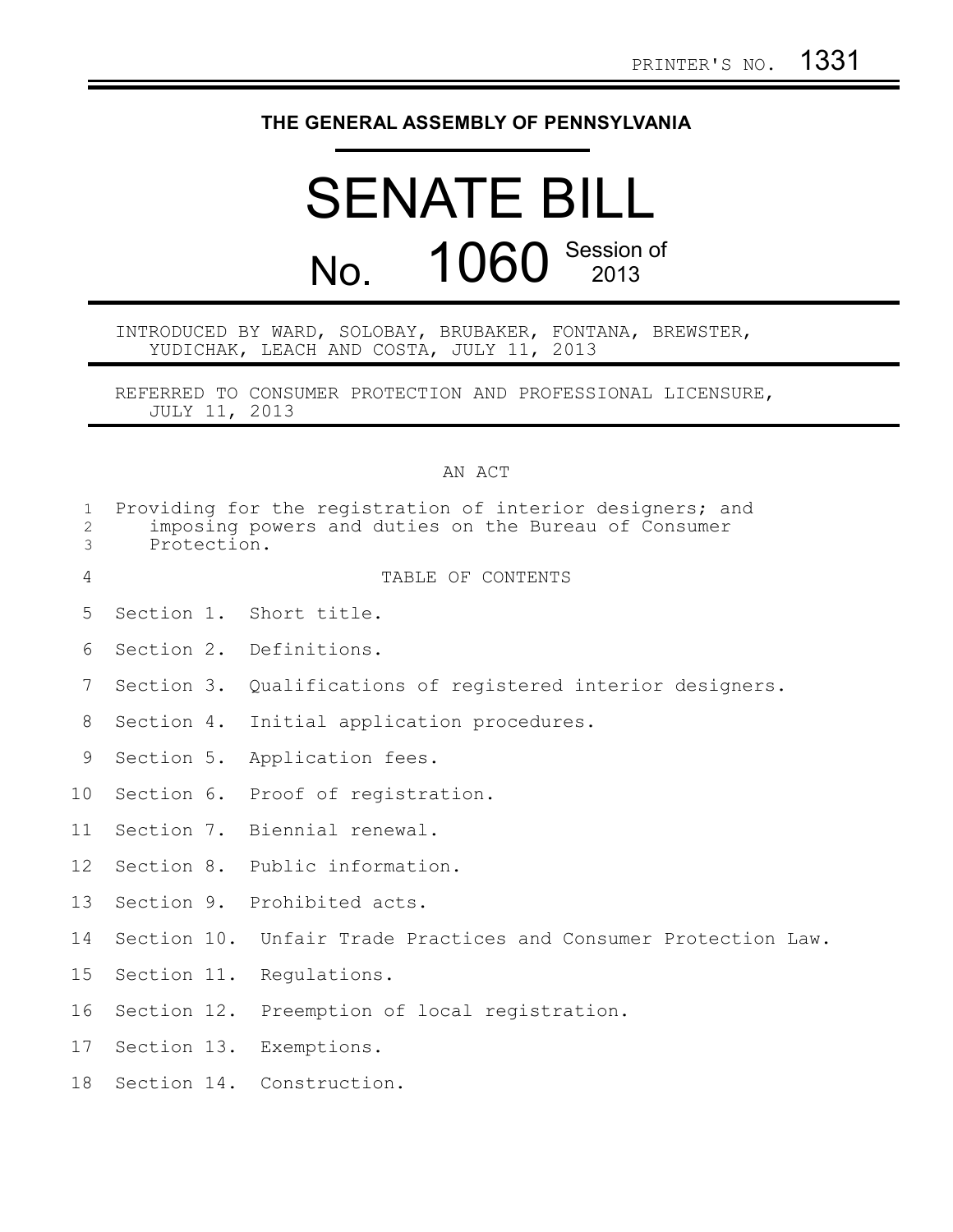Section 15. Effective date. 1

The General Assembly of the Commonwealth of Pennsylvania hereby enacts as follows: 2 3

Section 1. Short title. 4

This act shall be known and may be cited as the Interior Designer Registration Act. 5 6

Section 2. Definitions. 7

The following words and phrases when used in this act shall have the meanings given to them in this section unless the context clearly indicates otherwise: 8 9 10

"Bureau." The Bureau of Consumer Protection. 11

"Certificate." A certificate of registration as a registered interior designer, issued by the Bureau of Consumer Protection, which contains a registration number assigned by the Bureau of Consumer Protection. 12 13 14 15

"Code-regulated interior design services." Interior design services that are regulated by applicable building codes and performed by a registered interior designer. 16 17 18

"Contract document." A document that forms part of the legal contract for services between various parties, including detailed instructions to the contractor, tender forms, interior construction documents and specifications. 19 20 21 22

"Interior construction document." Plans, detailed drawings, specifications and schedules that define the work to be constructed as required by law for building permitting. The plan, detailed specifications and schedules may include, but are not limited to: 23 24 25 26 27

(1) Allocations of space, elevations, sections, details and specifications to illustrate partition layouts. 28 29

(2) Switching and communication locations. 30

20130SB1060PN1331 - 2 -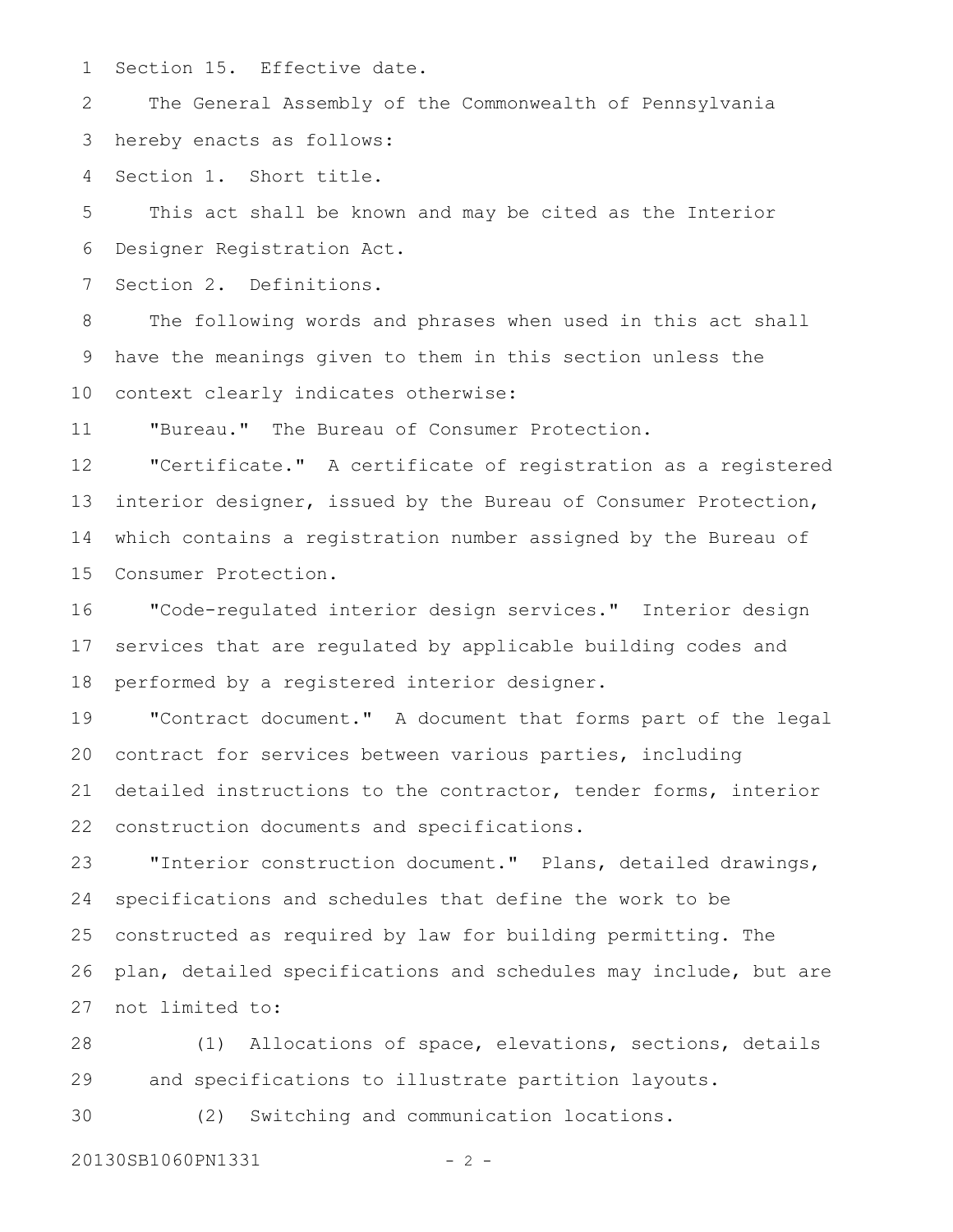- (3) Reflected ceiling plans and lighting layouts, details and designs. 1 2
- 3
- (4) Materials and finishes.
- 4

(5) Furniture layouts.

(6) Graphic instructions and related drawings supplied by an associated consultant and to be used for the construction of the project. 5 6 7

"Interior design services." The selection, placement and assistance of nonstructural elements within the interior space of a building or structure, and the rendering of or the offering to render designs, consultations, studies, planning, drawings, contract documents, interior construction documents or other technical submissions and the administration of interior construction and contracts relating to nonloadbearing interior construction of a building or structure. 8 9 10 11 12 13 14 15

"National Council for Interior Design Qualification." An independent, nonprofit organization of state and provincial credentialing bodies which develops and administers an examination with the purpose of establishing minimum standards of competence for the professional practice of interior design relative to building codes and industry standards. 16 17 18 19 20 21

"Nonloadbearing interior construction." An interior element or component that does not require design computations for a building's structure and does not support a vertical load of a structure other than its own weight, but that may support loads attached to it such as cabinetry or shelving. 22 23 24 25 26

"Reflected ceiling plan." A drawing illustrating a ceiling design that appears projected downward including light fixtures, materials, height designations and changes and ceiling fixtures that may include placement or location of exit signage, smoke 27 28 29 30

20130SB1060PN1331 - 3 -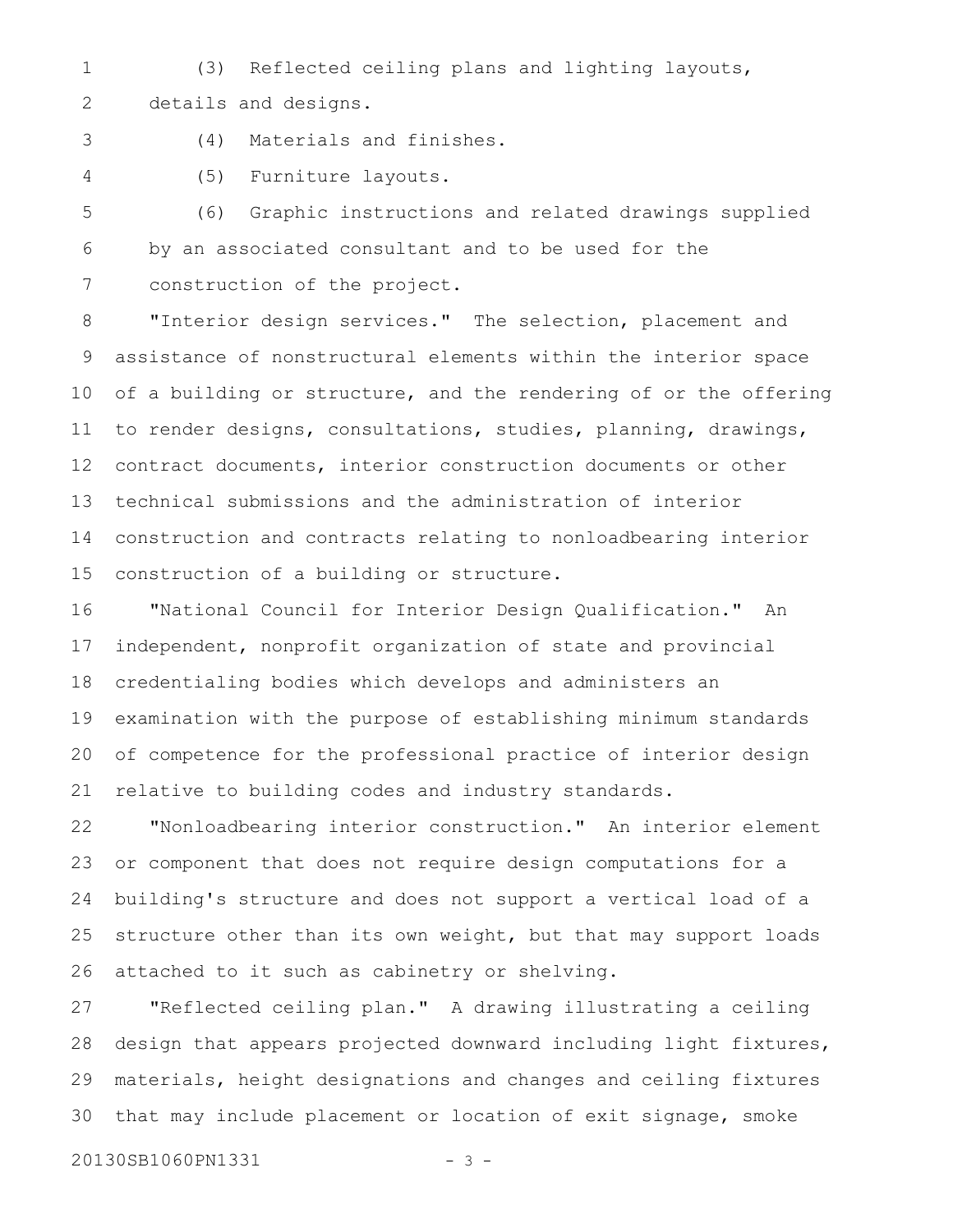detectors and other elements as required by the design. 1

"Registered interior designer." An individual meeting the qualification requirements of this act who undertakes, offers to undertake or agrees to perform code-regulated interior design services independent of the seal and signature of a licensed architect or professional engineer. 2 3 4 5 6

"Specifications." A detailed, written description of construction, workmanship and materials for work to be undertaken. 7 8 9

"Technical submittals." Designs, drawings, specifications, studies and other technical reports prepared and reviewed in the course of the professional practice of interior design. Section 3. Qualifications of registered interior designers. (a) General rule.--No individual shall hold himself out as a registered interior designer, nor shall an individual perform any code-regulated interior design service without first registering with the bureau as provided for in this act. (b) Exception.--Licensed architects and professional engineers currently permitted to practice interior design 10 11 12 13 14 15 16 17 18 19

act. 21

20

(c) Registration qualifications.--To qualify as a registered interior designer, an applicant shall: 22 23

services are not required to register with the bureau under this

(1) Be of good moral character. (2) Possess the following education and training: (i) At least six years of education, training or work experience consisting of either of the following: (A) A bachelor's degree from an accredited college or university with a major in interior design or a related field with 96 semester credits or 144 20130SB1060PN1331 - 4 -24 25 26 27 28 29 30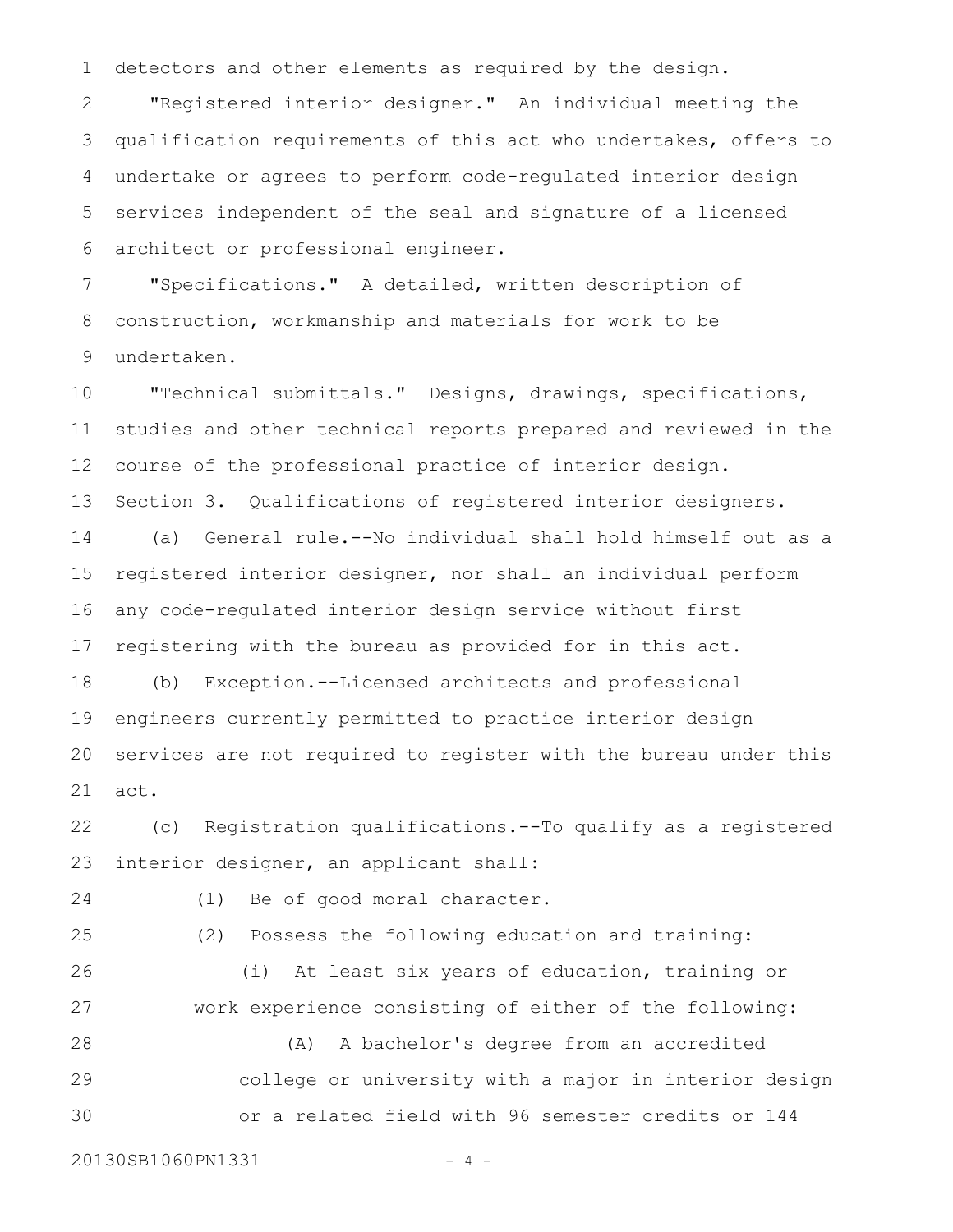quarter credits completed and a minimum of two years (3,800 hours) of work experience in providing interior design services with a total of 1,760 hours earned after all education is completed. 1 2 3 4

(B) An associate's or bachelor's degree from a nonaccredited college or university with a major in interior design including not less than 120 semester credits or 180 quarter credits, of which not less than 60 semester credits or 90 quarter credits are interior design course work and four or more years (7,600 hours) of work experience in providing interior design services, with a total of 1,760 hours earned after all education is completed. 5 6 7 8 9 10 11 12 13

(3) Pass all examinations that are required for certification by the National Council for Interior Design Qualification or its successor. 14 15 16

(4) Submit a bureau-approved application and any fees as prescribed by the bureau by regulation. 17 18

(5) Keep and make available all client logs for audit purposes of the experience requirement. 19 20

Section 4. Initial application procedures. 21

The following shall apply: 22

(1) An individual shall apply to the bureau in writing on a form provided by the bureau or electronically via the secure registration web page on the bureau's Internet website developed as required by the act of October 17, 2008 (P.L.1645, No.132), known as the Home Improvement Consumer Protection Act. The bureau may make the modifications to the registration web page and database which are necessary to facilitate online registration of interior designers. The 23 24 25 26 27 28 29 30

20130SB1060PN1331 - 5 -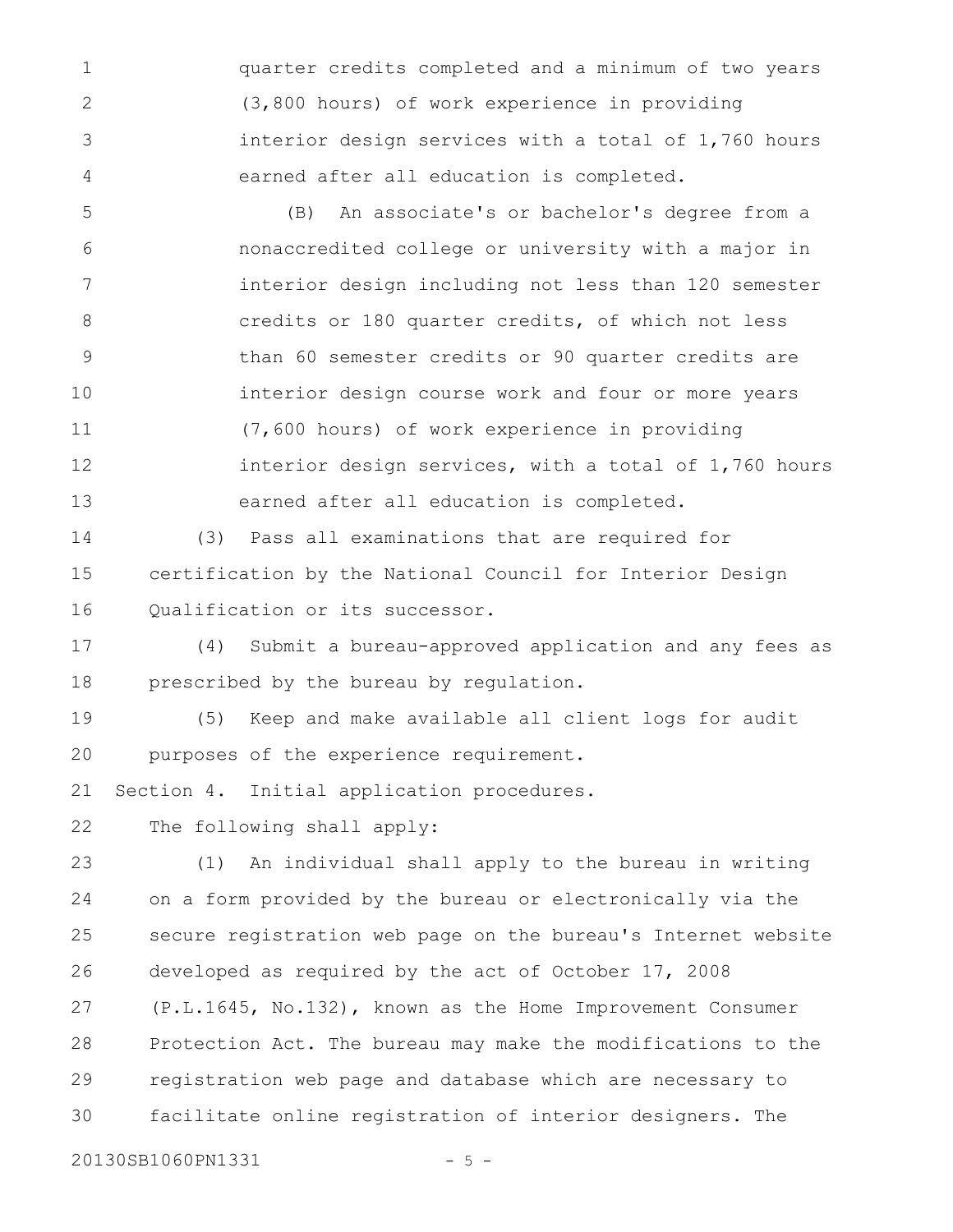| $\mathbf 1$ | application shall include the following information:     |
|-------------|----------------------------------------------------------|
| 2           | (i)<br>The name of the applicant.                        |
| 3           | (i <sub>i</sub> )<br>The date of birth of the applicant. |
| 4           | (iii) The applicant's home address and home              |
| 5           | telephone number.                                        |
| 6           | The applicant's driver's license number, a copy<br>(iv)  |
| 7           | of an identification card issued by the state in which   |
| 8           | the individual resides or another form of identification |
| 9           | as permitted by the bureau.                              |
| 10          | The applicant's business or employer's name,<br>(v)      |
| 11          | Federal employment identification number, address and    |
| 12          | telephone number, if applicable.                         |
| 13          | The applicant's Social Security number.<br>(vi)          |
| 14          | (vii) All prior business names and addresses of          |
| 15          | interior design businesses operated by the applicant.    |
| 16          | (viii) A complete description of the nature of the       |
| 17          | interior design business of the applicant.               |
| 18          | Proof of successful completion of registration<br>(ix)   |
| 19          | requirements.                                            |
| 20          | A statement whether:<br>(x)                              |
| 21          | The applicant has ever been convicted of a<br>(A)        |
| 22          | criminal offense related to fraud, theft, a crime of     |
| 23          | deception or a crime involving fraudulent business       |
| 24          | practices, as well as a statement whether the            |
| 25          | applicant has ever filed a petition in bankruptcy or,    |
| 26          | within the last ten years, received a final civil        |
| 27          | judgment entered against the applicant or businesses     |
| 28          | in which the applicant held an interest that was         |
| 29          | related to interior design services provided by the      |
| 30          | individual.                                              |
|             |                                                          |

20130SB1060PN1331 - 6 -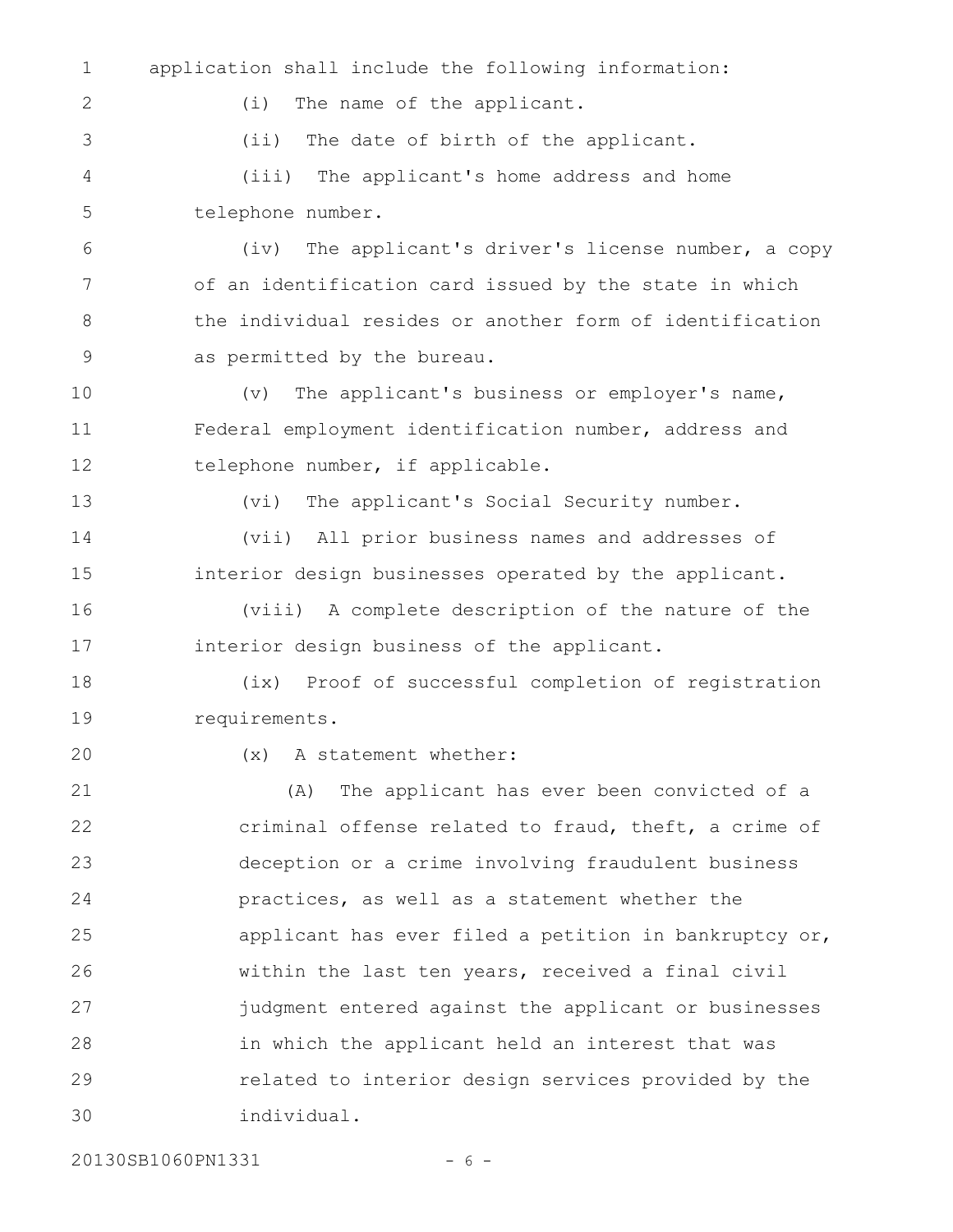(B) The applicant's registration or a similar certificate or license issued by any other state or political subdivision has ever been revoked or suspended pursuant to an order issued by a court of competent jurisdiction and, if so, the current status of the registration or similar certificate or license. The statement required by this clause shall include the same information with respect to any other business in which the person making application has ever had an interest. 1 2 3 4 5 6 7 8 9 10

(xi) Proof of general liability insurance in an amount not less than \$50,000. For the purpose of this subparagraph, proof of insurance may include information attested to by an applicant that the applicant is selfinsured. The bureau shall develop forms for this purpose and make them available to applicants. The bureau may determine the sufficiency of the self-insurance and the manner in which it is maintained in compliance with this act. 11 12 13 14 15 16 17 18 19

(2) Any registered interior designer in this Commonwealth who is registered or licensed as an interior designer in any other state or political subdivision shall report that information to the bureau on the initial registration and biennial registration application. Any disciplinary action taken in such other jurisdiction shall be reported to the bureau on the initial registration application or, if such action occurred subsequent to submission of an initial application, on the biennial registration application or within 90 days of final disposition, whichever is sooner. Multiple registrations or 20 21 22 23 24 25 26 27 28 29 30

20130SB1060PN1331 - 7 -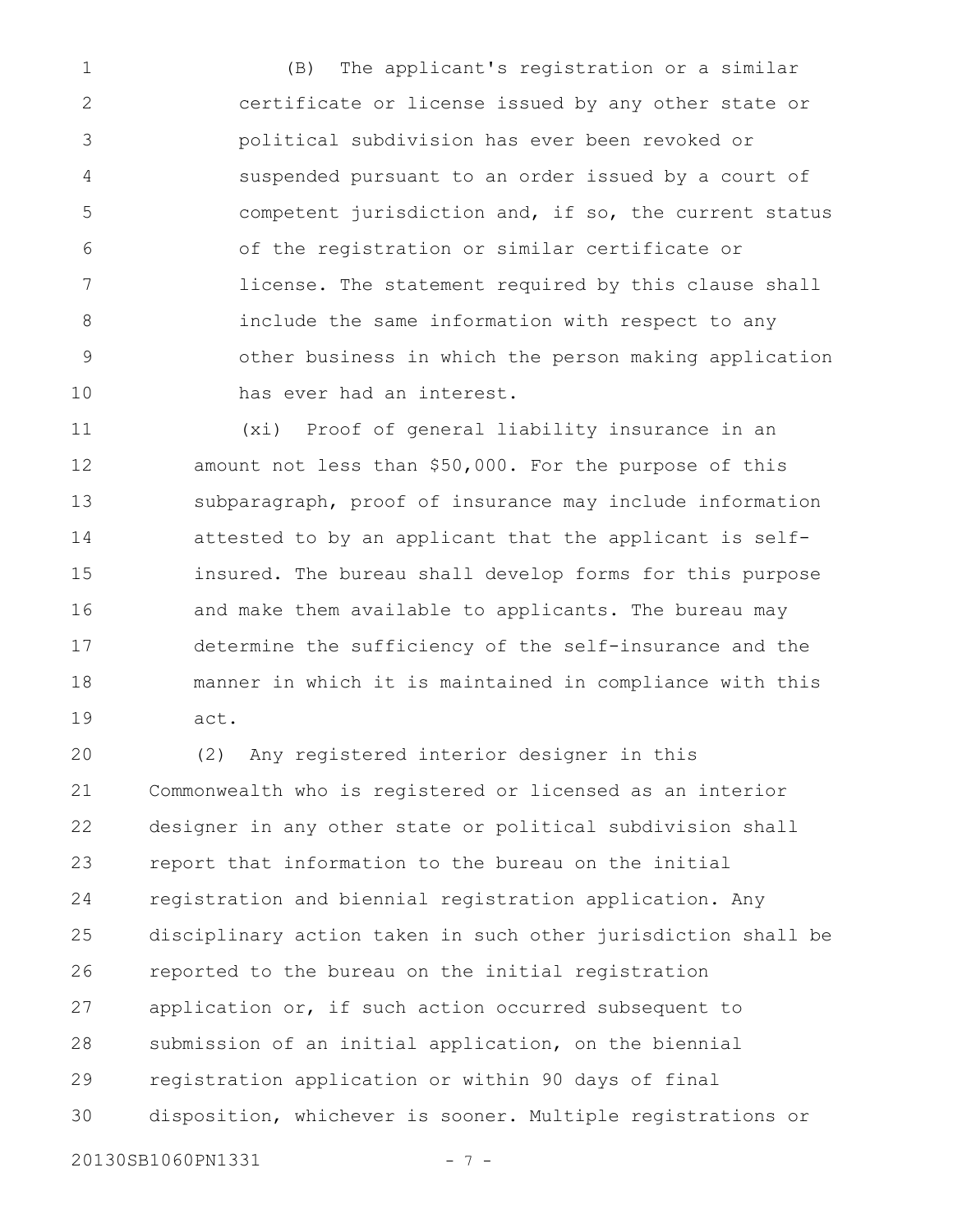licensures shall be noted by the bureau on the registered interior designer's registration, and such state or political subdivision shall be notified by the bureau of any disciplinary actions taken in this Commonwealth against such registered interior designer. 1 2 3 4 5

Section 5. Application fees. 6

(a) Amount.--Each application or renewal application shall be accompanied by a fee of \$50. After completion of the application and payment of the fee, the bureau shall issue the registered interior designer a certificate of registration identifying the name of the individual, name and address of the business and a registration number. 7 8 9 10 11 12

(b) Term of certificate.--A certificate of registration issued pursuant to this section shall be valid for two years and may be renewed biennially with the bureau pursuant to the renewal requirements under section 7. 13 14 15 16

(c) Account.--The following shall apply: 17

(1) All fees collected under this act shall be deposited into the Home Improvement Account established by the act of October 17, 2008 (P.L.1645, No.132), known as the Home Improvement Consumer Protection Act, which shall be an interest-bearing account. 18 19 20 21 22

(2) The funds in the account and any interest earned on the funds may be appropriated to the Attorney General for administering and enforcing the provisions of this act and to protect consumers with respect to registered interior design services through consumer education and other means. Section 6. Proof of registration. 23 24 25 26 27 28

(a) Code-regulated interior design services.--A registered interior designer practicing code-regulated interior design 29 30

20130SB1060PN1331 - 8 -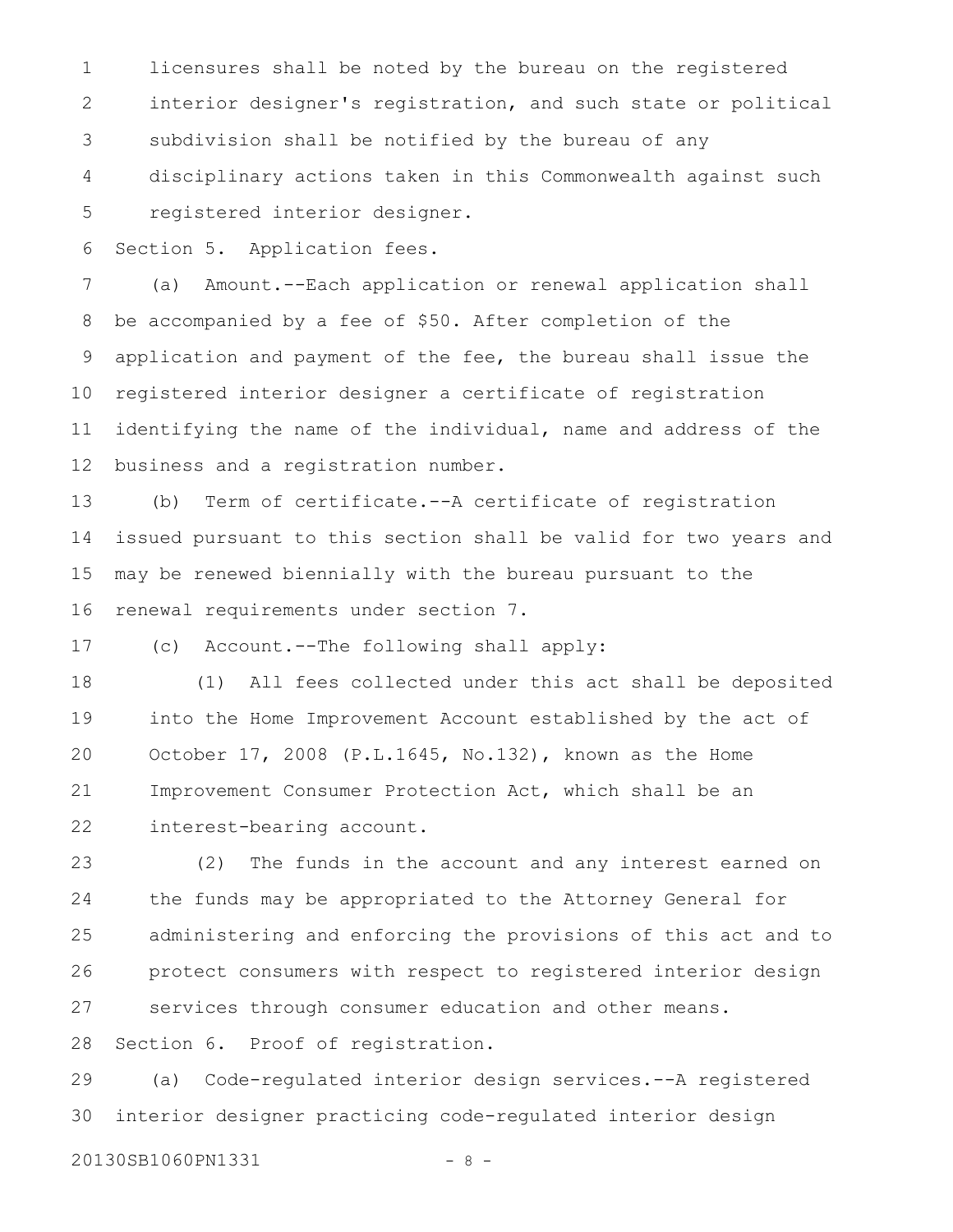services within this Commonwealth shall affix a copy of the interior designer's certificate on an interior construction document certifying compliance with applicable current building codes, ordinances, laws and regulations defining the work to be constructed for approval of a construction permit by a building official or fire marshal. Documents may be combined with documents prepared under the seal and signature of other licensed, certified or registered professionals licensed under the laws of this Commonwealth performing services within their authorized scope of practice. Documents may also include the technical submittals coordinated by the registered interior designer as required by contract documents. 1 2 3 4 5 6 7 8 9 10 11 12

(b) Advertisements.--A registered interior designer shall include the registration number in all advertisements distributed within this Commonwealth. 13 14 15

(c) Applicability.--This section shall apply to all advertisements, contracts, estimates and proposals created by a registered interior designer after the effective date of this act. 16 17 18 19

Section 7. Biennial renewal. 20

(a) Biennial registration renewal.--For biennial renewal of a registration the following shall apply: 21 22

(1) In addition to the initial application requirements under section 4, a registered interior designer must provide certification of successful completion of a minimum of ten hours of continuing education biennially. Continuing education activities which satisfy the professional development requirements include, but are not limited to, the following: 23 24 25 26 27 28 29

(i) Completion of accredited college or university 20130SB1060PN1331 - 9 -30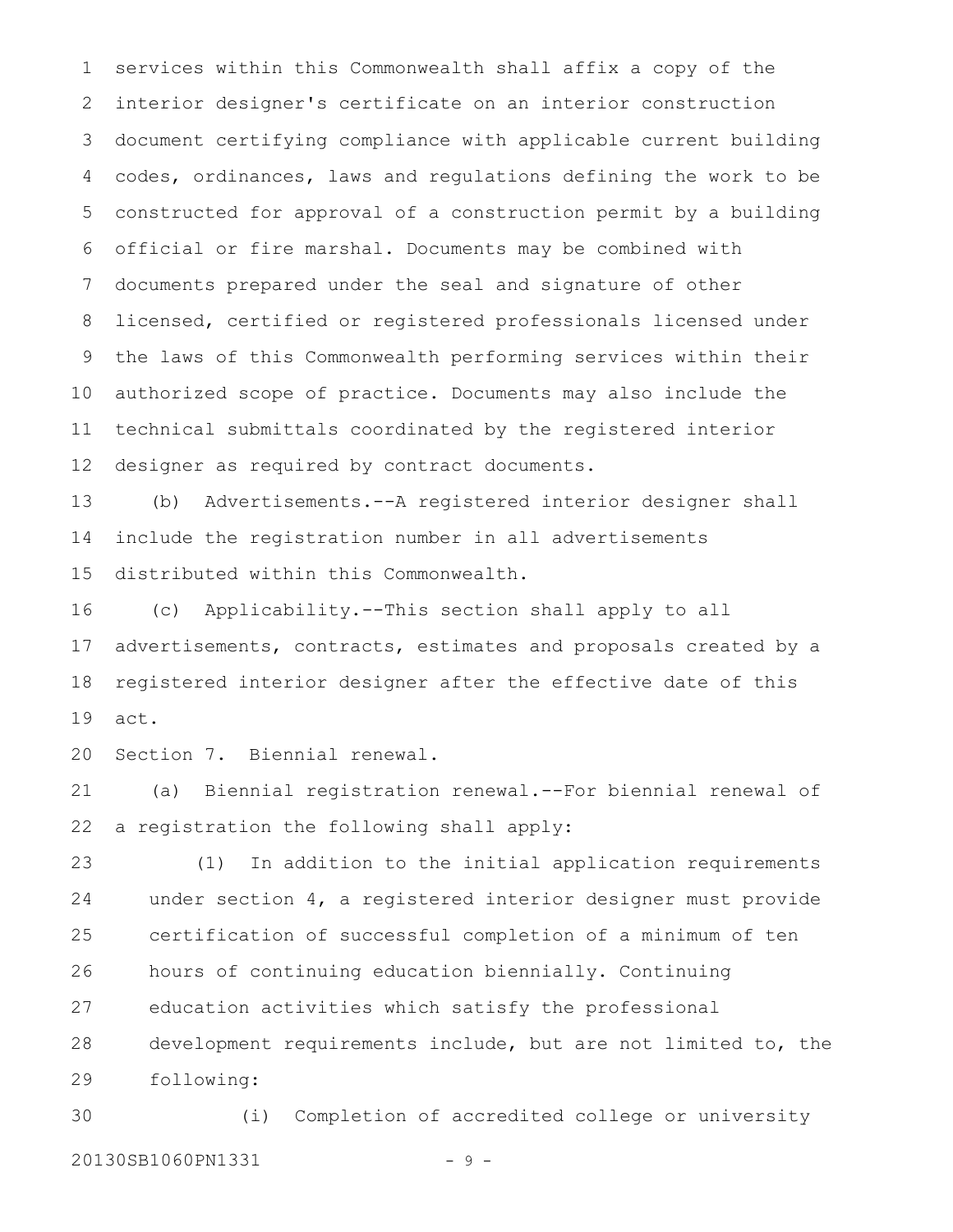1

coursework in interior design or a related field.

(ii) Completion of continuing education courses offered or accepted by the United States Green Building Council, American Institute of Architects, International Interior Design Association, the American Society of Interior Designers or other accrediting agencies and institutions related to interior design. 2 3 4 5 6 7

(2) Certification of continuing education credit hours submitted by the registered interior designer shall be verified as being correct and true by the applicant. Falsification of credit hours shall result in immediate revocation of the registered interior designer's certification. 8 9 10 11 12 13

(3) A registered interior designer must file a completed bureau-approved renewal application and pay the appropriate fee. 14 15 16

Section 8. Public information. 17

(a) Public access to registration information.--The bureau shall maintain a toll-free telephone number from which a caller can obtain information as to whether an interior designer is registered with the bureau pursuant to this act, as well as information that may be obtained on the bureau's Internet website. 18 19 20 21 22 23

(b) Confidentiality of personal information.--The bureau shall create a policy for the disclosure of personal information to the public. The bureau may not disclose to the public a registered interior designer's or applicant's Social Security number, driver's license number or any confidential information prohibited by law from being disclosed, provided that an interior designer's home address and home telephone number shall 20130SB1060PN1331 - 10 -24 25 26 27 28 29 30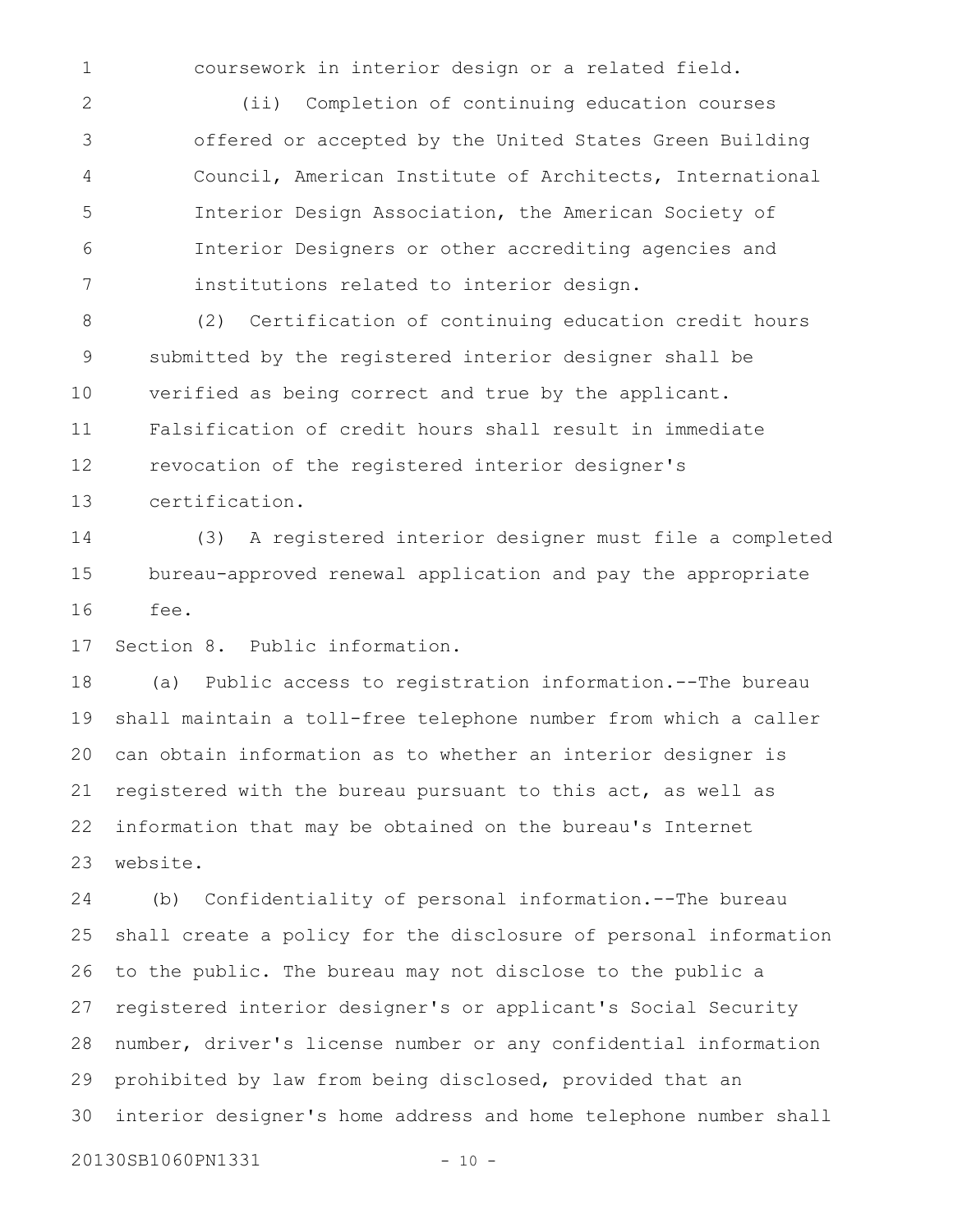be disclosed only if it is also used as the interior designer's business address and business telephone number. 1 2

Section 9. Prohibited acts. 3

(a) General rule.--Nothing in this act shall prohibit an individual from providing interior design services and preparing interior construction documents under the seal and signature of a licensed architect or professional engineer, but the individual may not practice code-regulated interior design services or hold himself out to be a registered interior designer unless the individual meets the requirements of this act. 4 5 6 7 8 9 10 11

(b) Misrepresentation.--Any individual who is not registered by the bureau as a registered interior designer is prohibited from printing any written or printed circular, any business card, letterhead or sign, or otherwise assume the title of registered interior designer nor any other title, abbreviation, name or description, implying or calculated to lead to the belief that the individual is qualified as a registered interior designer. Any individual who misrepresents himself as a registered interior designer commits a felony of the third degree. 12 13 14 15 16 17 18 19 20 21

22

(c) Construction.--The following shall apply:

(1) Nothing in this section shall prohibit an individual from engaging in the practice for which that individual is licensed or certified to practice or to act within the scope of that license or certification held in this Commonwealth. 23 24 25 26

(2) Nothing in this act or any other law or regulation of this Commonwealth shall prohibit a registered interior designer from being directly compensated for the preparation of interior construction documents. 27 28 29 30

20130SB1060PN1331 - 11 -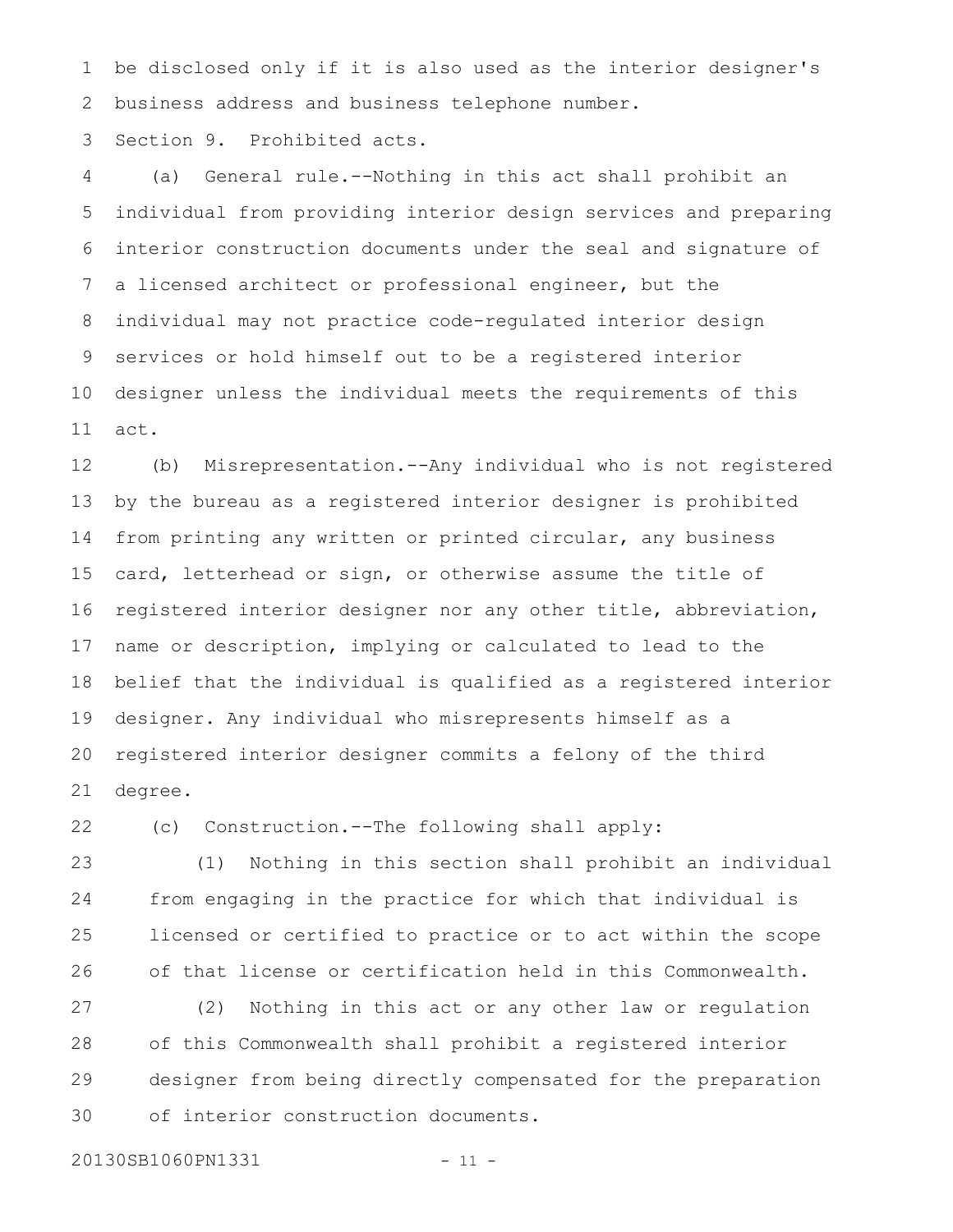(d) Regulation.--No political subdivision may in any manner regulate a registered interior designer. No building official, fire marshal or any other municipal employee authorized to issue construction permits may require a registered interior designer to submit an interior construction document or technical submittal pertaining to registered interior design practice under the seal and signature of a licensed architect or professional engineer. A registered interior designer may request the bureau to review any local ordinance or action taken by a building official, fire marshal or any other municipal employee authorized to issue construction permits that may be in violation of this section. The bureau may bring an action against the political subdivision in Commonwealth Court to invalidate the unauthorized local ordinance or enjoin the enforcement of the unauthorized local ordinance. Section 10. Unfair Trade Practices and Consumer Protection Law. A violation of any of the provisions of this act shall be deemed a violation of the act of December 17, 1968 (P.L.1224, No.387), known as the Unfair Trade Practices and Consumer Protection Law. Nothing in this act shall preclude an owner from exercising any right provided under the Unfair Trade Practices and Consumer Protection Law. 1 2 3 4 5 6 7 8 9 10 11 12 13 14 15 16 17 18 19 20 21 22

Section 11. Regulations. 23

(a) General rule.--The bureau may adopt rules and regulations necessary to carry out the provisions of this act. (b) Pennsylvania Building Code.--The Department of Labor and Industry shall adopt regulations within 90 days of the effective date of this act to bring 34 Pa. Code § 403.42a(c) (relating to permit applications) and any other relevant sections of the Pennsylvania Building Code into compliance with this act. 24 25 26 27 28 29 30

20130SB1060PN1331 - 12 -